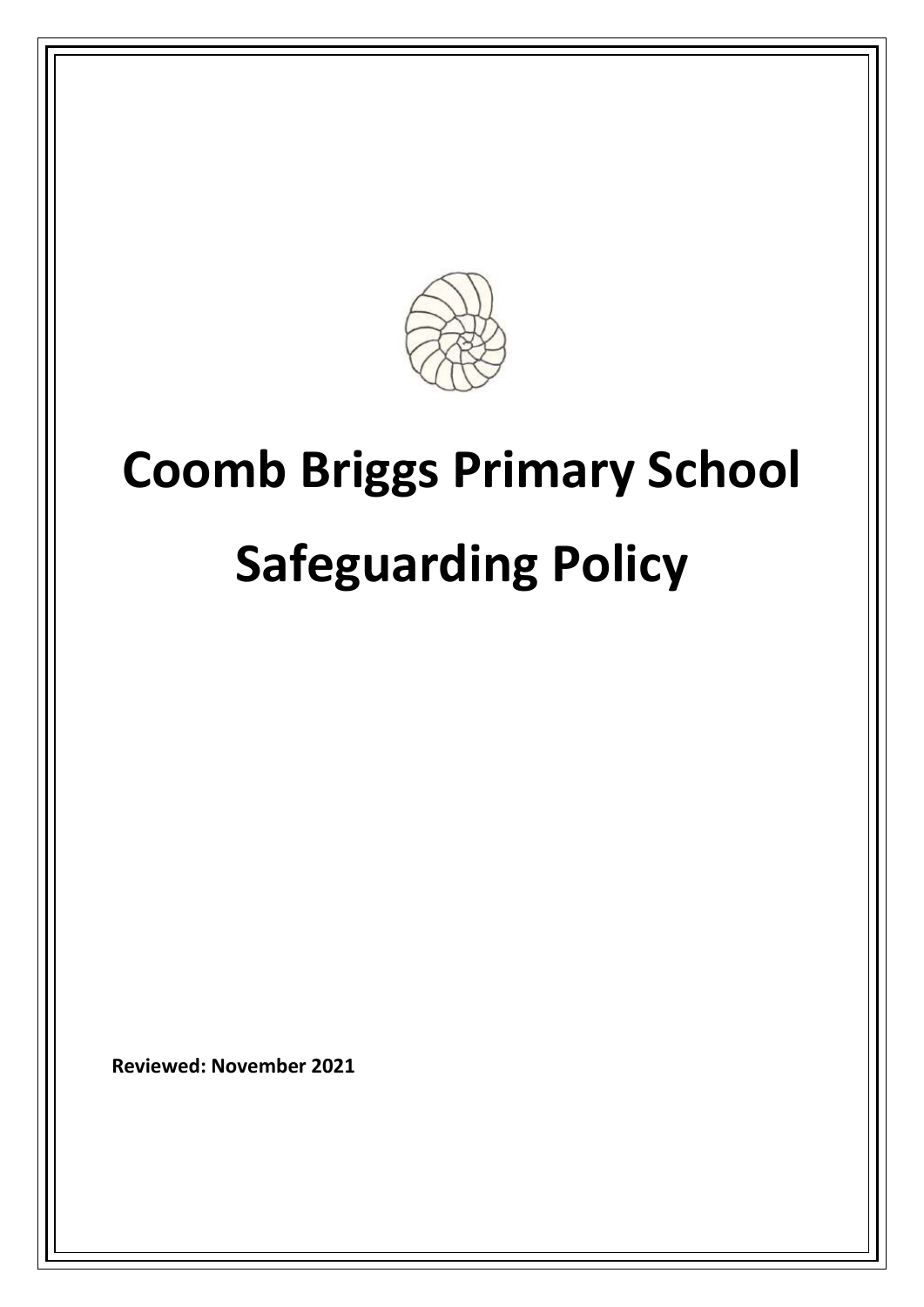## **Whole School Safeguarding Policy Purpose and Aims**

The purpose of this safeguarding policy is to provide a secure framework for schools/education settings in safeguarding and promoting the welfare of those pupils/students who attend. The policy aims to ensure that:

- All pupils/students are safe and protected from harm.
- Other elements of provision and policies are in place to enable pupils/students to feel safe and adopt safe practices;
- Staff, pupils/students, governors, visitors, volunteers and parents/carers are aware of the expected behaviours' and the establishment's legal responsibilities in relation to its pupils/students.

## **Ethos**

Safeguarding is considered everyone's responsibility and as such all schools/education establishments aim to create the safest environment within which every pupil/student has the opportunity to be safe and achieve their full potential.

Coomb Briggs recognise the contribution they can make in ensuring that all pupils/students registered or who use the establishment, feel that they will be listened to and have appropriate action taken to any concerns they may raise. Coomb Briggs will do this by endeavouring to work in partnership with other agencies and seek to establish effective working relationships with parents/carers to develop and provide activities and opportunities throughout our curriculum that will help to equip all children and young people with the skills they need. This will include materials and learning experiences that will encourage all children and young people to develop essential life skills and protective behaviours.

## **Responsibilities and Expectation**

Coomb Briggs Primary School has a governing body whose legal responsibility it is to ensure that the school has an effective safeguarding policy and procedures in place and to monitor that the school complies with them. The governing body should also ensure that the policy is made available to parents/carers if requested. It is also the responsibility of the governing body to ensure that all staff and volunteers are properly vetted to make sure they are safe to work with the pupils/students who attend the school and that the school has procedures for handling allegations of abuse made against members of staff (including the head teacher and volunteer helpers). The governing body will ensure that there is a named governor and a designated safeguarding lead that has lead responsibility for dealing with all safeguarding issues in school.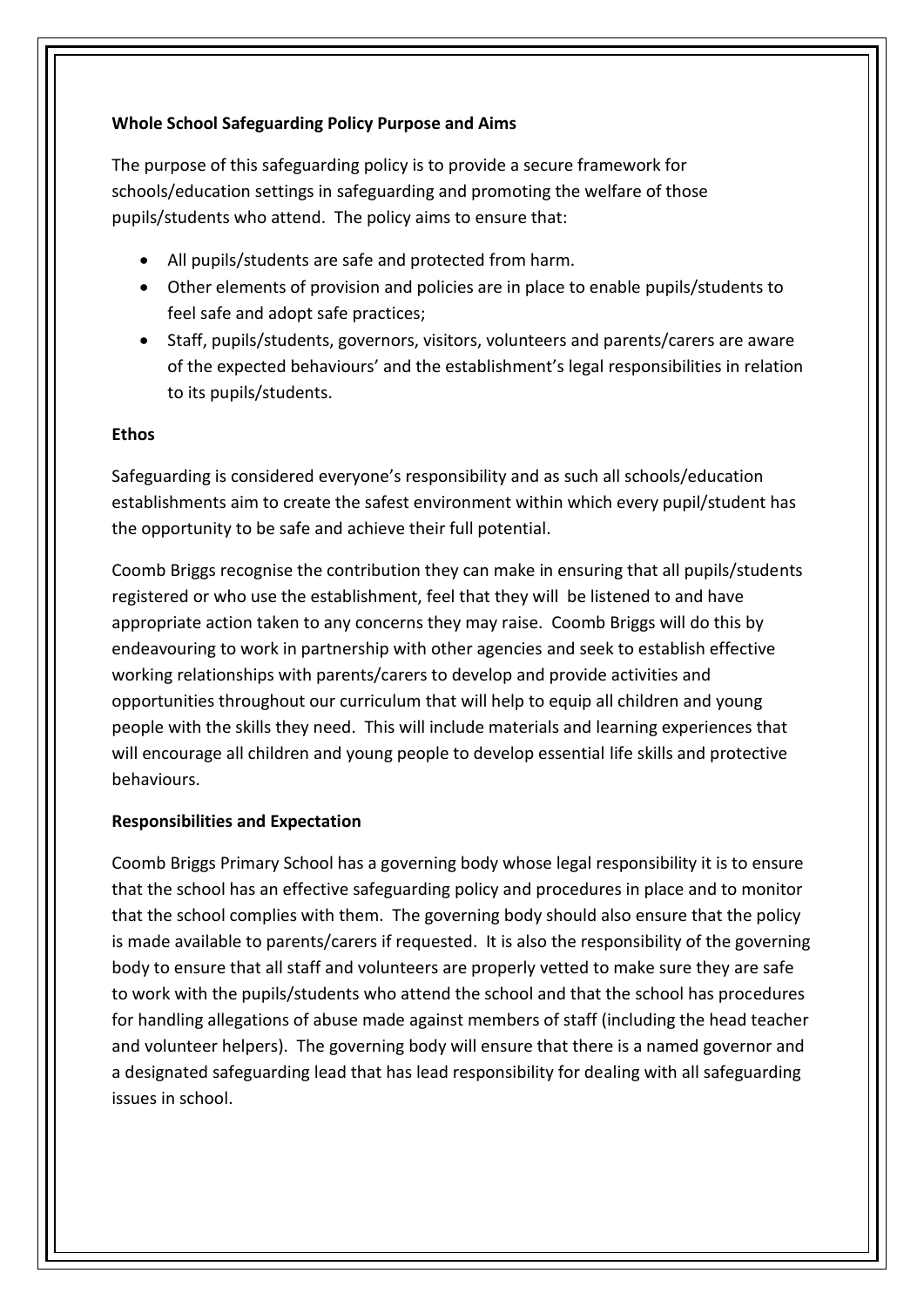It is the responsibility of the school's designed safeguarding person to ensure that all safeguarding issues raised are effectively responded to, recorded and referred to the appropriate agency. They are also responsible for arranging whole school safeguarding training for all staff and volunteers who work with children and young people at Coomb Briggs and that this training takes places at least every three years.

The school's designated safeguarding person can deliver safeguarding within school provided they are linked in to the support and quality assurance process offered by North East Lincolnshire Council. This includes mandatory attendance at an annual 'Training for Trainers' programme and receiving monitoring visits from the professional advisor or local authority delegated staff. The school's designated safeguarding person is required to attend or ensure that a senior member of staff who has the relevant training and access to appropriate supervision, attends where appropriate all conferences, core groups or meetings where it concerns a child/young person at the school and to contribute to multiagency discussions to safeguard and promote the child/young person's welfare.

The school's designated safeguarding person is also required to complete a self-assessment audit report annually which demonstrates that the safeguarding arrangements at Coomb Briggs are being met. If the self-assessment highlights any areas for improvement, this will be detailed in the action plan which will be signed off and monitored by the named governor for safeguarding to ensure these improvements are implemented. The self-review assessment is to be shared annually with the local authority, which will have an auditing role in ensuring the school/education setting is meeting its safeguarding requirements under section 175/157 of the Education Act 2002 for both maintained and independent schools.

All child protection concerns need to be acted on immediately. If school staff are concerned that a child/young person may be at risk or is actually suffering abuse, they should tell the school's designated safeguarding person immediately. They should also follow the procedure set out in the local authority's child protection procedure document.

All adults have a duty to refer all known or suspected cases of abuse to NEL Children's Services or the Police. Where a disclosure is made to a visiting staff member from a different agency, e.g. School Nurse, Education Welfare Officer, it is the responsibility of that agency staff to formally report the referral to the designated child protection lead in the first instance. Where the disclosure is made by a child/young person attending a Pupil Referral Unit (PRU) or alternative provision, the referral should be recorded and referred to the on-site senior designated person and a formal notification made to the host school/establishment's designated child protection lead where the child/young person is on roll for information or to agree the appropriate action to be taken. Any records made should be kept securely on the child/young person's main education/child protection file. A referral should not be delayed if it is felt/identified that a child/young person is at immediate risk.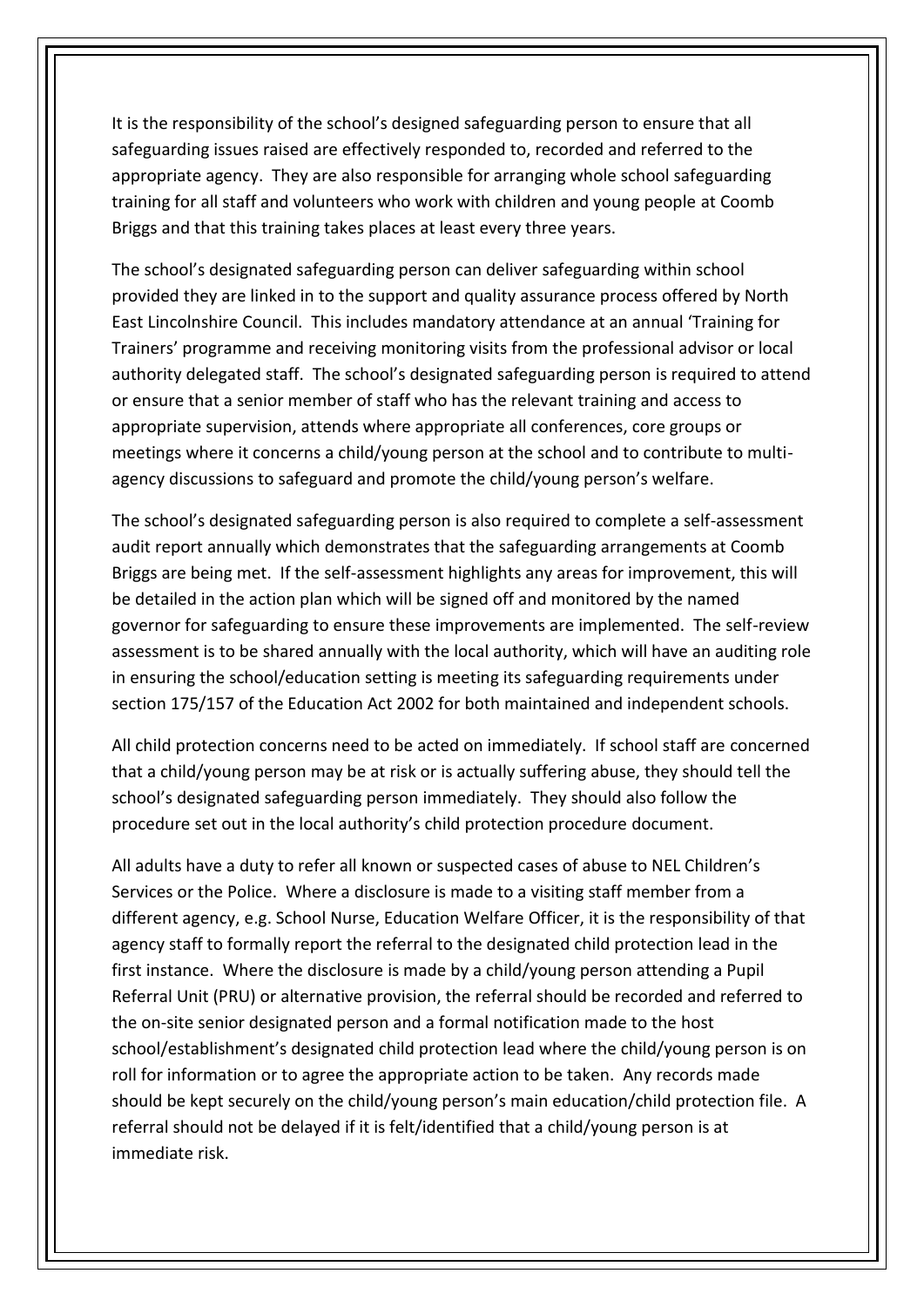#### **Recognising Concerns, Signs and Indicators of Abuse**

Safeguarding is not just about protecting children/young people from deliberate harm. It includes such things as pupil/student safety, bullying, racist abuse and harassment, educational visits, intimate care, children missing education and internet safety etc. The witnessing of abuse can have a damaging effect on those who are party to it, as well as the child/young person subjected to the actual abuse, and in itself will have a significant impact on the health and emotional well-being of the child/young person.

Abuse can take place in any family, institution or community setting, by telephone or on the internet. Abuse can often be difficult to recognise as children/young people may behave differently or seem unhappy for many reasons, as they move through the stages of childhood or their family circumstances change. However, it is important to know the indicators of abuse and to be alert to the need to consult further.

The following indicators listed under the categories of abuse are not an exhaustive list:

## Physical Abuse

This can involve hitting, shaking, throwing, poisoning, punching, kicking, scalding, burning, drowning and suffocating or otherwise causing physical harm to a child/young person. It can also result when a parent/carer deliberately causes the ill health of a child/young person in order to seek attention through fabricated or induced illness. This was previously known as Munchhausen's Syndrome by Proxy.

## Emotional Abuse

Emotional abuse is the persistent emotional maltreatment of a child/young person such as to cause severe and persistent adverse effects on the child/young person's emotional development. It may involve conveying to children that they are worthless or unloved, inadequate or valued only insofar as they meet the needs of another person. It may include not giving the child/young person opportunities to express their views, deliberately silencing them or 'making fun' of what they say or how they communicate. It may feature age or developmentally inappropriate expectations being imposed on child/young people. These may include interactions that are beyond the child/young person's developmental capability, as well as overprotection and limitation of exploration and learning, or preventing the child/young person participating in normal social interaction. It may involve seeing or hearing the ill-treatment of another. It may involve serious bullying (including cyberbullying), causing children/young person frequently to feel frightened or in danger, or the exploitation or corruption of children/young person.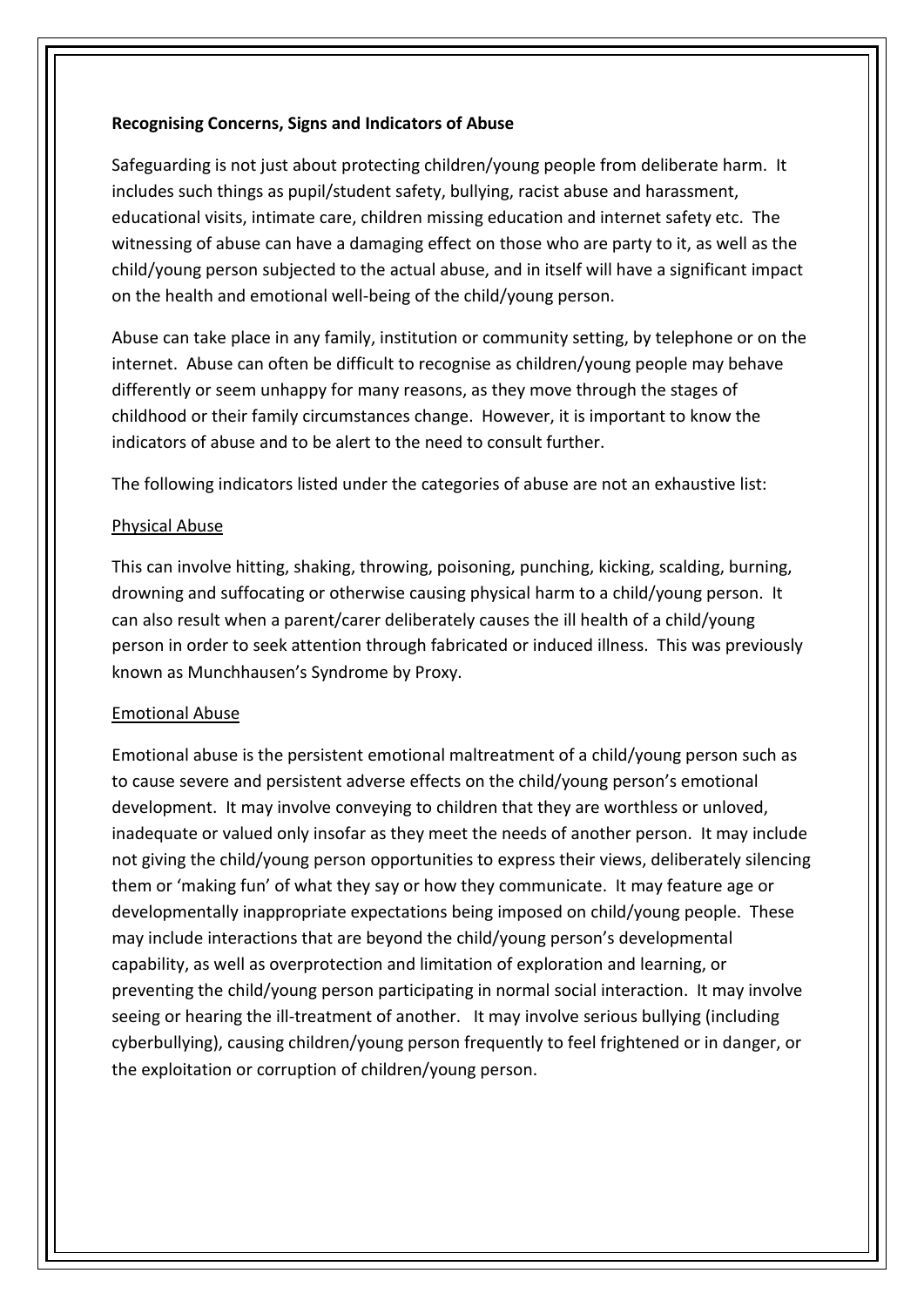- Some level of emotional abuse is involved in all types of maltreatment of a child/young person though it may occur alone. Symptoms that indicate emotional abuse include: Excessively clingy or attention seeking.
- Very low self-esteem or excessive self-criticism.
- Withdrawn behaviour or fearfulness.
- Lack of appropriate boundaries with strangers; too eager to please.
- Eating disorders or self-harm.

#### Sexual Abuse

Sexual abuse involves forcing or enticing a child or young person to take part in sexual activities, not necessarily involving a high level of violence, whether or not the child/young person is aware of what is happening. The activities may involve physical contact, including assault by penetration (for example, rape or oral sex) or non-penetrative acts such as, masturbation, kissing, rubbing and touching outside of clothing. They may also include noncontact activities, such as involving children in looking at, or in the production of, sexual images, watching sexual activities, encouraging children/young people to behave in sexually inappropriate ways, or grooming a child/young person in preparation for abuse (including via the internet). Sexual abuse is not solely perpetrated by adult males. Women can also commit acts of sexual abuse, as can other children/young people.

#### Neglect

Neglect is the persistent failure to meet a child/young person's basic physical and/or psychological needs, likely to result in the serious impairment of the child/young person's health or development. Neglect may occur during pregnancy as a result of maternal substance abuse. Once a child/young person is born, neglect may involve a parent/carer failing to:

- Provide adequate food, clothing and shelter (including exclusion from home or abandonment);
- Protect a child from physical and emotional harm or danger;
- Ensure adequate supervision (including the use of inadequate care-givers); or ensure access to appropriate medical care or treatment

It may also include neglect of, or unresponsiveness to, a child/young person's basic emotional needs.

What to do if you are concerned. If a child makes an allegation or disclosure of abuse against an adult or other child or young person, it is important that you:

 $\sqrt{ }$  Do stay calm and listen carefully.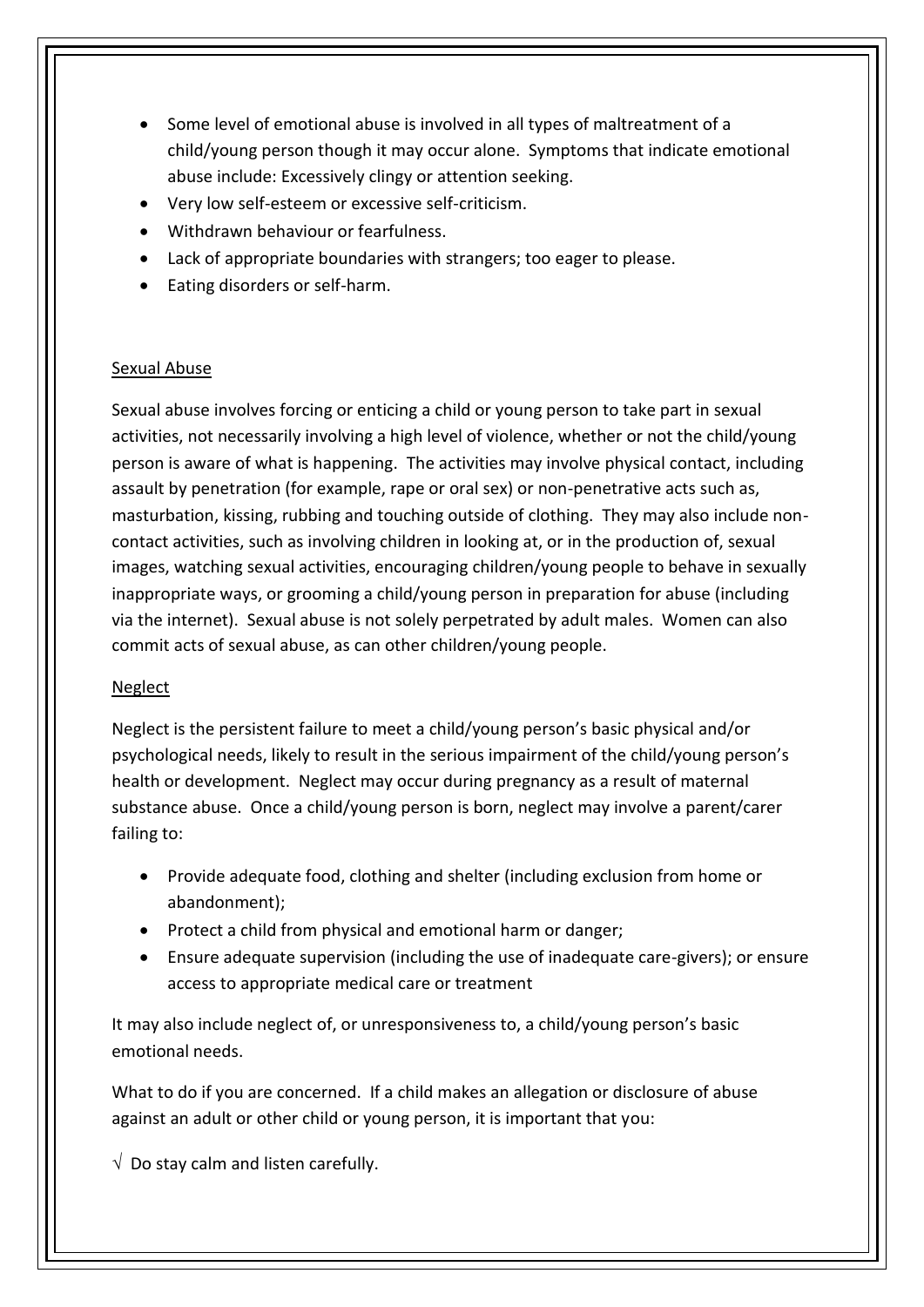- $\sqrt{2}$  Do reassure them that they have done the right thing in telling you.
- $\sqrt{ }$  Do not investigate or ask leading questions.
- $\sqrt{2}$  Do let them know that you will need to tell someone else.
- $\sqrt{2}$  Do not promise to keep what they have told you a secret.
- $\sqrt{2}$  Do inform your Designated Safeguarding Lead as soon as possible.
- $\sqrt{2}$  Do make a written record of the allegation, disclosure or incident which you must sign, date and record your position.
- $\sqrt{2}$  Do not include your opinion without stating it is your opinion.
- $\sqrt{}$  Do refer without delay.

If you are concerned that a member of staff or adult in a position of trust poses a danger to a child or young person or that they might be abusing a child or young person you should report your concerns to the Head Teacher. Where those concerns relates to the Head Teacher however, this should be reported to the Chair of Governors using the school/establishments' whistle-blowing policy.

## **Managing Allegations**

We are aware of the possibility of allegations being made against members of staff or volunteers that are working or may come into contact with children and young people whilst in our school/establishment. Allegations can be made by children and young people or other concerned adults and are made for a variety of reasons.

If an allegation is made against an adult in a position of trust whether they be members of staff or volunteers this should be brought to the immediate attention of the designated safeguarding lead who will advise the Head Teacher. In the case of the allegation being made against the Head Teacher this will be brought to the immediate attention of the chair of governors and the area education manager. The head teacher/chair of governors must discuss with the local authority's designated officer (LADO) the nature of the allegations in order for the appropriate action to be taken.

Dependant on the allegation being made, Head Teacher will need to:

- Refer to the LADO immediately and follow up in writing within 48 hours. Consider safeguarding arrangements of the child or young person to ensure they are away from the alleged abuser.
- Contact the parents or carers of the child/young person if advised to do so by the LADO.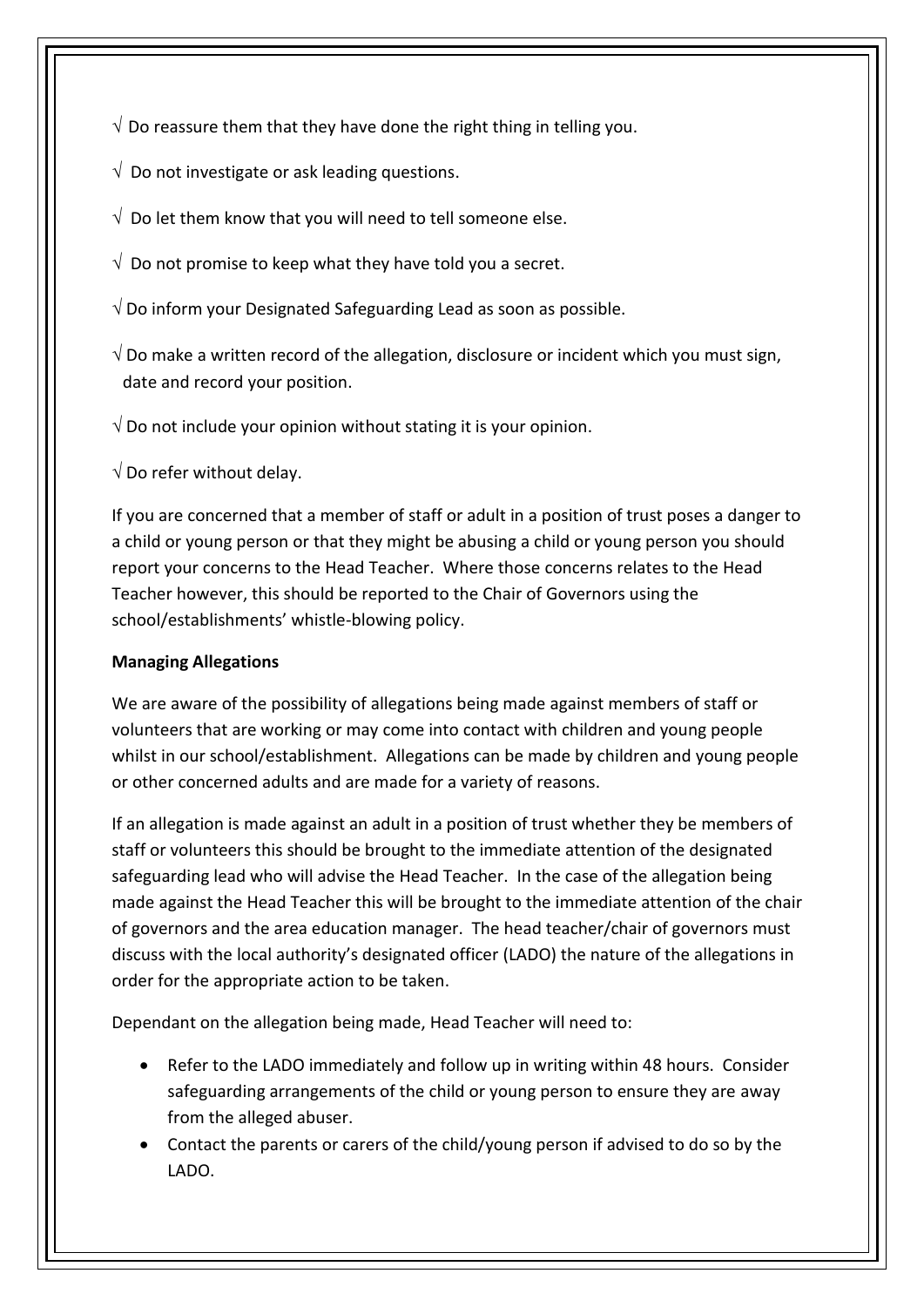- Consider the rights of the staff member for a fair and equal process of investigation.
- Ensure that the appropriate disciplinary procedures are followed including whether suspending a member of staff from work until the outcome of any investigation is deemed necessary.
- Act on any decision made in any strategy meeting or evaluation meeting.
- Advise the Independent Safeguarding Authority (ISA) where a member of staff has been disciplined or dismissed as a result of the allegations being founded.

## **Training**

All members of staff and volunteers will have access to whole school safeguarding training at least every three years. Coomb Briggs will also, as part of induction, issue information in relation to safeguarding policy and any policy related to safeguarding and promoting children/young people's welfare to all newly appointed staff and volunteers.

Designated safeguarding lead and alternate will undertake further safeguarding training in addition to the whole school training. This will be undertaken at least every two years which updates their awareness and understanding of the impact of the wide agenda of safeguarding issues. This will support both the designated safeguarding lead/alternate to be able to better undertake their role and support the school in ensuring safeguarding arrangements are robust and achieve better outcomes for the pupils/students in the school. This includes taking part in multi-agency training in addition to safeguarding training.

Governing bodies will have access to safeguarding training and a school's named governor for safeguarding will also undertake additional training at least every two years to support their employers' role in handling allegations against adults who work with children and young people, including our staff and volunteers.

Safeguarding arrangements will be reported on a termly basis to the governing body and the school safeguarding policy reviewed annually in order to keep it updated in line with local and national guidance/legislation. A summary of the safeguarding policy will be available to parents/carers via the school website and hard copies of the policy to be available throughout the school. Upon request arrangements will be made for the policy to be made available to parents/carers who first language is not English.

## **Current Safeguarding Issues**

The following safeguarding concerns actual or suspected should be referred immediately to NEL Children's Services. The concerns featured below are linked to guidance and local procedures which can be found on the NEL Safeguarding Children Board website at:

<http://www.safernel.co.uk/local-safeguarding-childrens-board/>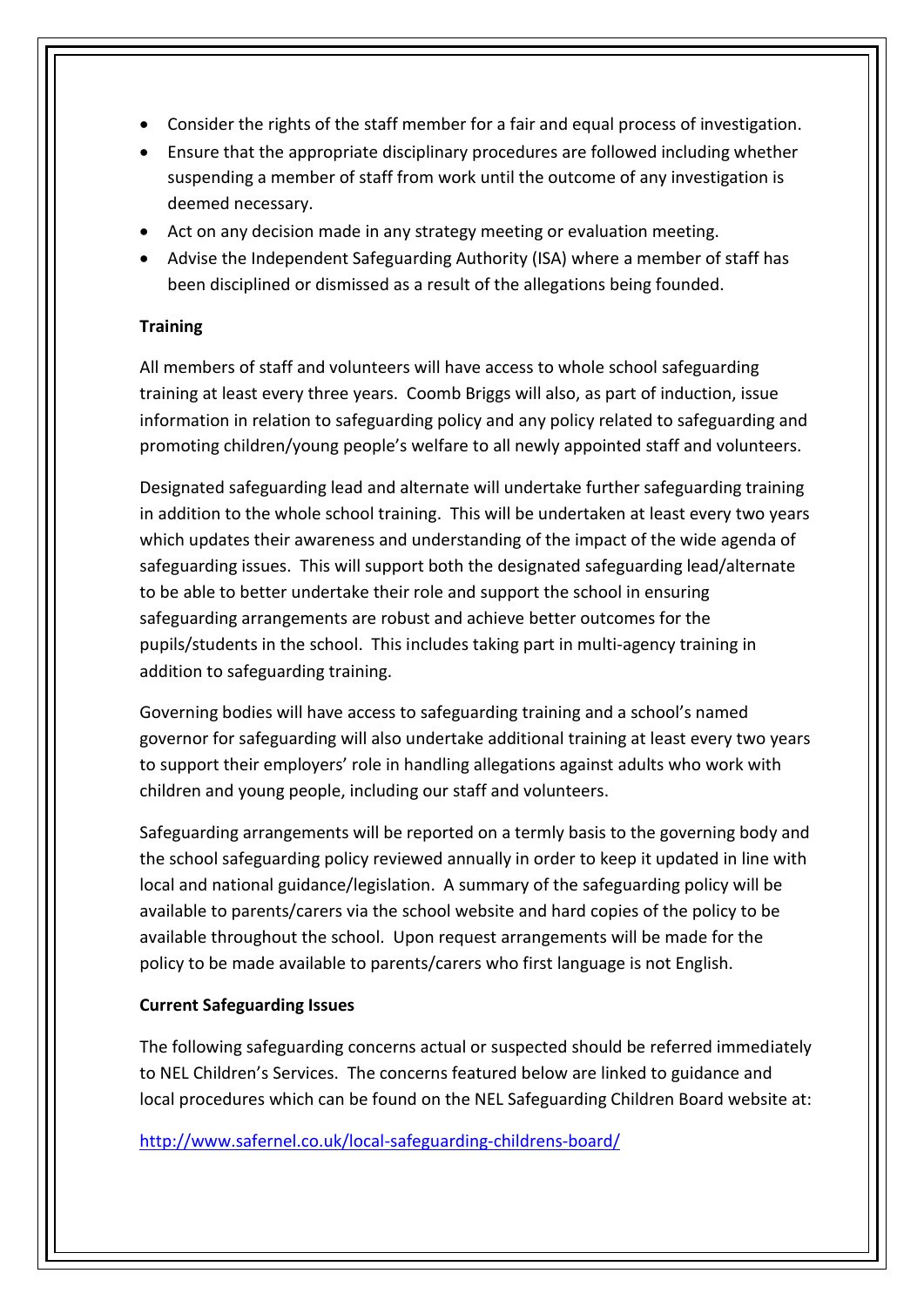Some members of our communities hold beliefs that may be common within particular cultures but which are against the law of England. NELC does not condone practices that are illegal and which are harmful to children. Examples of particular practices are:

## Forced Marriages

Schools/establishments do not support the idea of forcing someone to marry without their consent and will follow LSCB procedures to refer any child and young person immediately to NEL Children's Services.

#### Honour Based Violence

Honour based violence is a crime or incident, which has or may have been committed to protect or defend the honour of the family and/or community. It is important to be alert to signs of distress and indications such as self-harm, absence from school/establishment and truancy, infections resulting from female genital mutilation, isolation from peers, being monitored by family, not participating in school activities, unreasonable restrictions at home or forced marriage. Where it is suspected that a child/young person is at risk from honour based violence all schools/establishments will report those concerns to the appropriate agency in order to prevent this form of abuse taking place.

## Trafficked Children/Young People

Child/young person trafficking involves moving children/young people across or within national or international borders for the purposes of exploitation. Exploitation includes children/young people being used for sex work, domestic work, restaurant/sweatshop, drug dealing, shoplifting and benefit fraud.

Where schools/establishments are made aware of a child/young person being suspected of or actually being trafficked and/or exploited, schools/establishments shall report those concerns to the appropriate agency.

## Female Genital Mutilation

This is against the law yet for some communities it is considered a religious act and cultural requirement. It is illegal for someone to arrange for child/young person to go abroad with the intention of having her circumcised. If any of the above areas of concern are brought to the attention of staff in the school these concerns will be reported to the appropriate agency in order to prevent this form of abuse taking place.

## Abuse Linked to Faith and Beliefs

Some faiths believe that spirits and demons can possess people (including children). What should never be considered is the use of any physical or psychological violence to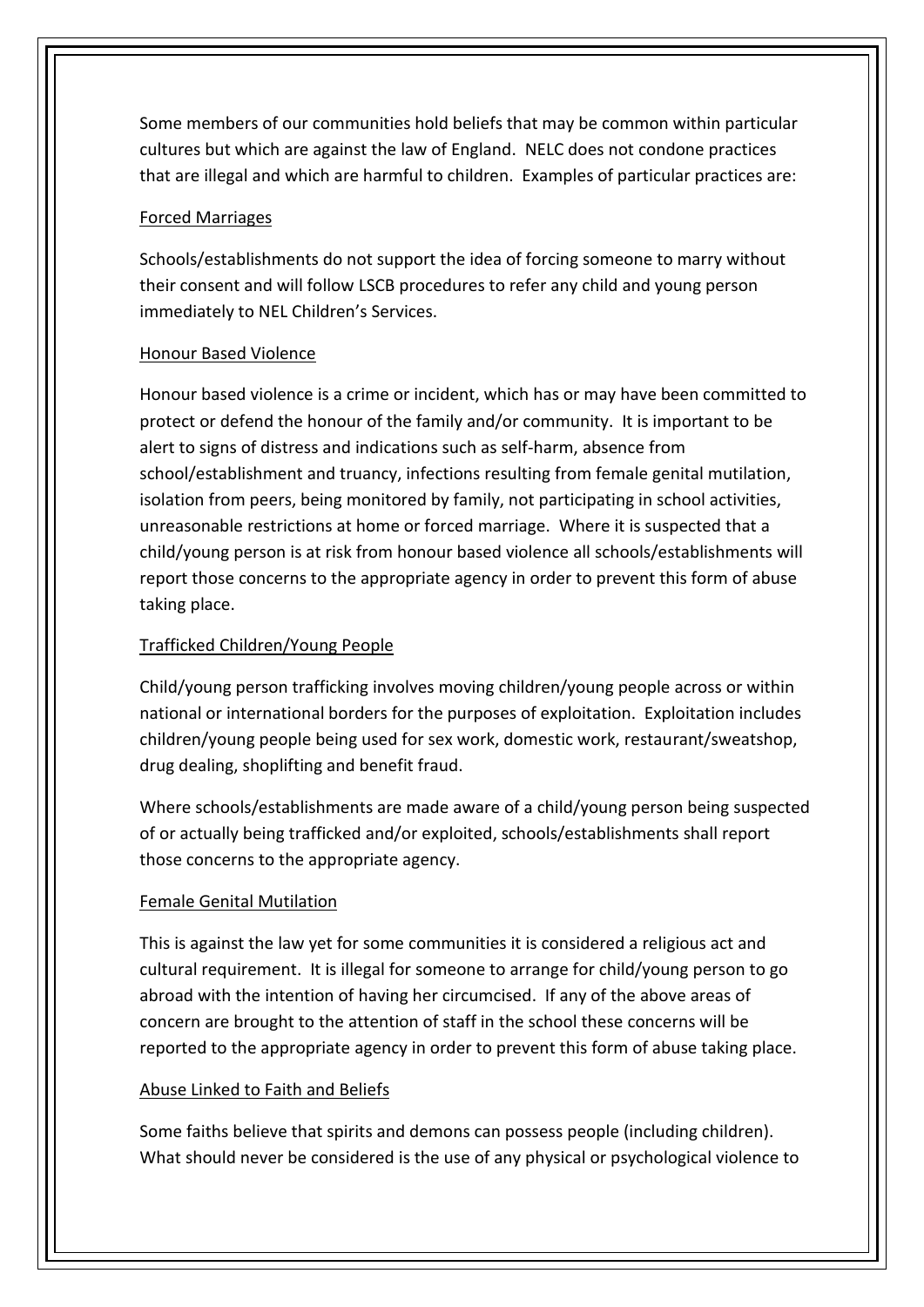get rid of the possessing spirit. This is abusive and will result in a criminal conviction for those using this form of abuse even if the intention is to help the child.

## Children Missing Education

"Basic to safeguarding children/young people is to ensure their attendance at school." (OFSTED 2002). Children are best protected by regularly attending school where they will be safe from harm and where there are professional to monitor their well-being. All schools will encourage the full attendance of all children at school. Where concerns that a child is missing education and/or because of suspected abuse are raised, these will be reported to NEL Children's Services and the Children Missing from Education Service to effectively manage the risks and liaise with all relevant agencies.

# Safeguarding Disabled Children/Young People

Disabled children/young people have exactly the same human rights to be safe from abuse and neglect, to be protected from harm and achieve the Every Child Matters outcomes as non-disabled children/young people. Disabled children/young people do however require additional action. This is because they experience greater risks as a result of negative attitudes and 'created vulnerability'. This may lead to disabled children/young people having unequal access to services and resources, and because they may have additional needs relating to physical, sensory, cognitive and/or communication impairment (Safeguarding Children, DCSF, July 2009). Schools/establishments will ensure that all disabled children/young people are listened to and responded to appropriately where they have concerns regarding abuse. In order to do this schools/establishments will ensure that staff and volunteers receive the relevant training to raise awareness and have access to specialist staff in the event they have concerns regarding the abuse of a disabled child/young person.

# Safer Recruitment and Selection

It is a requirement for all agencies to ensure that all staff recruited to work with children and young person are properly selected and checked. Schools/establishments will ensure that they have a member of every recruitment panel who has received appropriate recruitment and selection training and that all relevant staff are appropriately qualified and have the relevant employment history and checks undertaken to ensure they are safe to work with children/young people.

# Domestic Abuse

The Government defines domestic abuse as "Any incident of threatening behaviour, violence or abuse psychological, physical, sexual, financial or emotional between adults who are or have been intimate partners or family members regardless of gender or sexuality". Children/young people may suffer bother directly and indirectly if they live in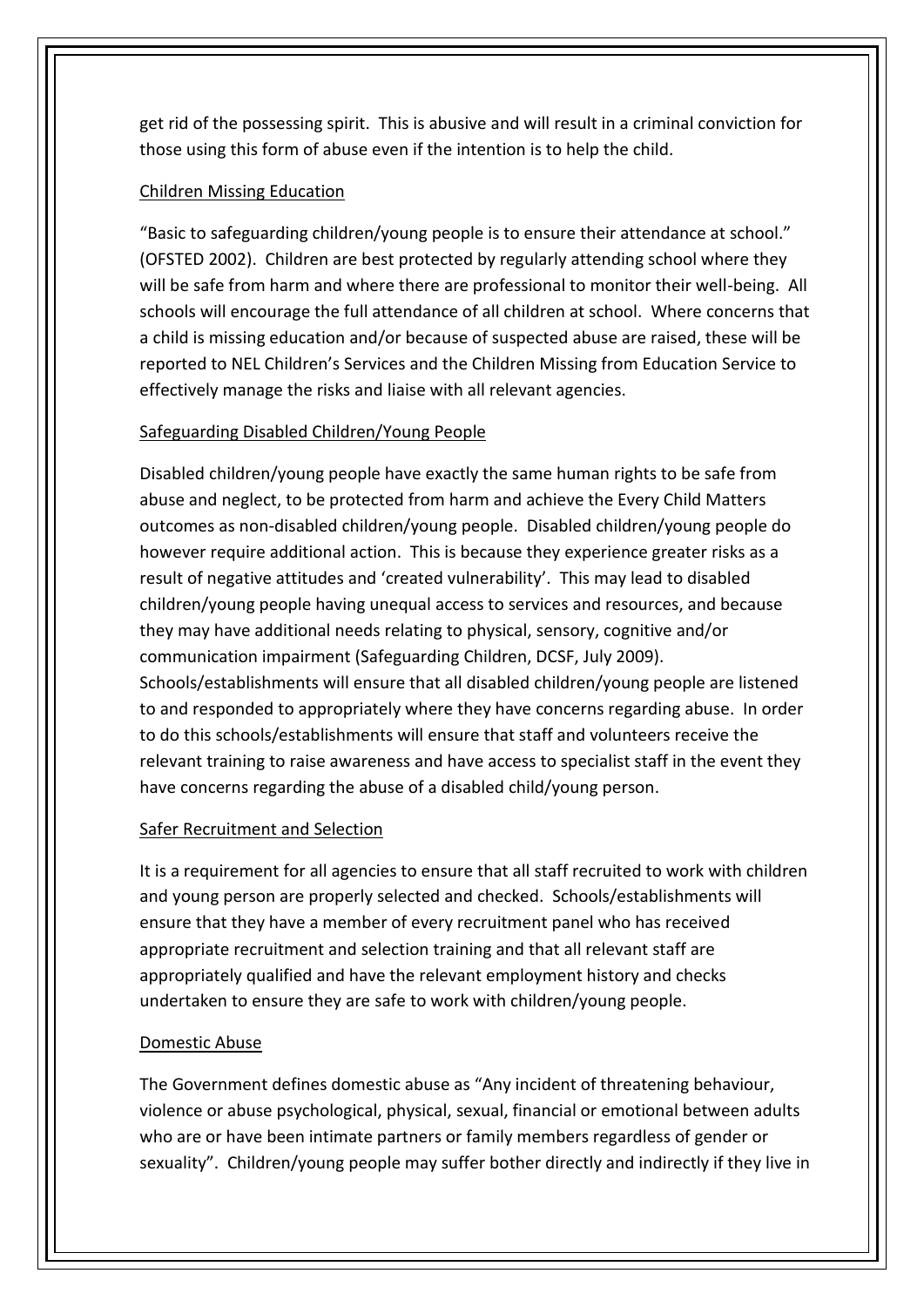households where there is domestic violence. Domestic abuse is likely to have a damaging effect on the health, development and welfare of children/young people, and it will often be appropriate for such children/people to be regarded as "Children in Need" under the Children Act 1989. Where there is evidence of domestic violence, schools will report concerns to the appropriate agency including children's social care and the Police in order to prevent the likelihood of any further abuse taking place.

## Private Fostering

Private fostering is an arrangement made between the parent and the private foster carer, who then becomes responsible for caring for the child in such a way as to safeguard and promote his/her welfare. A privately fostered child means a child/young person under the age of 16 (18 if a disabled child/young person) who is cared for and provided with accommodation by someone other than:

- A parent
- A person who is not a parent but has parental responsibility
- A close relative
- A local authority

For more than 28 days and where the care is intended to continue. It is a statutory duty for schools/establishments to inform the local authority when they are made aware of a child or young person who may be subject to private fostering arrangements.

## Child Exploitation

Children and young people can be exploited by their associations and through gang activity. They may suffer exploitation through their use of modern technology such as the internet, mobile phones and social networking sites. In order to minimise the risks to children and young people all schools/establishments will ensure that they have in place appropriate measures such as security filtering, and an acceptable use policy linked to their e-safety policy. Schools/establishments will ensure that staff are aware of how not to compromise their position of trust in or outside of the outside of the school/establishment and are aware of the dangers associated with the internet and other mobile technology.

# E-Safety

The school/establishment's e-safety policy will clearly state that mobile phone or electronic communications with a pupil/student at school/establishment is not acceptable. Where it is suspected that a child/young person is at risk from internet abuse or cyber bullying, schools/establishments will report concerns to the appropriate agency.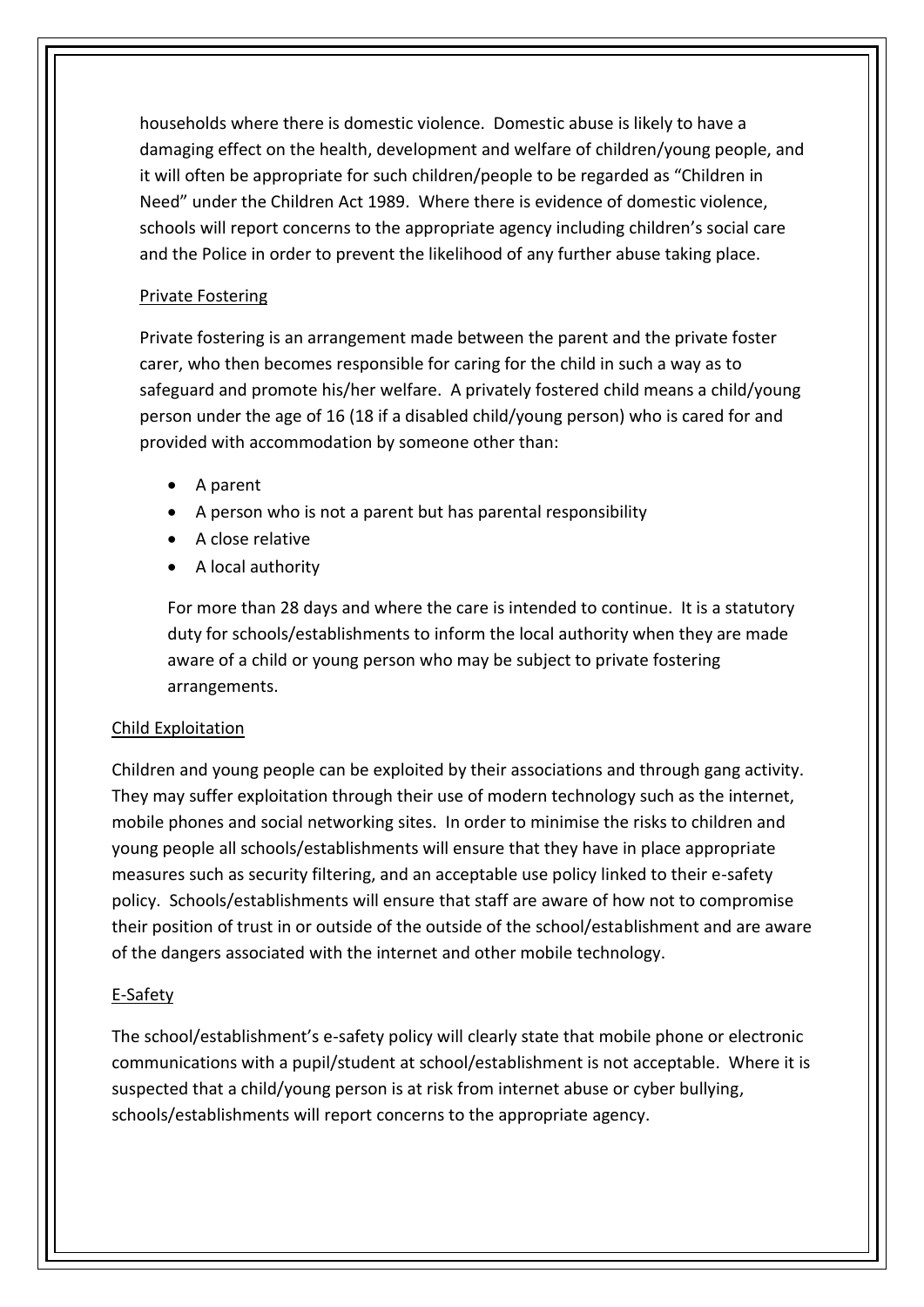## Safeguarding Children and Young People Linked to Gang Activity

Schools/establishments will endeavour to protect children and young people from exposure to gang activity and exploitation by having robust attendance and behaviour policies and to act on relevant information or allegations. Schools/establishments will take all reports seriously and will share this information appropriately with other agencies to safeguard all children and young people from harm.

## Sharing of nude/semi-nude images

Sharing of nudes and semi-nudes ('sexting') involving the consensual or non-consensual sharing of nude or semi-nude images/videos (also known as 'sexting' or 'youth produced sexual imagery') is illegal. Schools/establishments will take all reports seriously and will share this information appropriately with other agencies to safeguard all children and young people from harm.

## Peer on peer abuse

Peer on peer abuse occurs when there is any kind of physical, sexual, emotional or financial abuse or coercive control exercised between children both on and offline. Peer on peer can take many forms. It can happen both inside and outside of school/college and online. It is most likely to include, but may not be limited to: bullying (including cyberbullying, prejudice-based and discriminatory bullying); abuse in intimate personal relationships between peers; physical abuse; sexual violence, such as rape, assault by penetration and sexual assault; sexual harassment; non-consensual sharing of nudes and semi nudes images and/or videos; causing someone to engage in sexual activity without consent; upskirting; and initiation/hazing type violence and rituals.

The above list is not exhaustive and as policy guidance and legislation develops within the remit of safeguarding such changes will be reviewed and the policy updated as appropriate and in line with the Local Safeguarding Children Board and North East Lincolnshire Council to ensure that all schools/education establishments are a safe place to learn and work.

Linked to other policies: Child Protection, Relationships and Sexual Education, Mental Health and Wellbeing, Health Education, E-safety, Equality and Diversity, Data Protection, Positive Behaviour, Attendance and Mobile Phones.